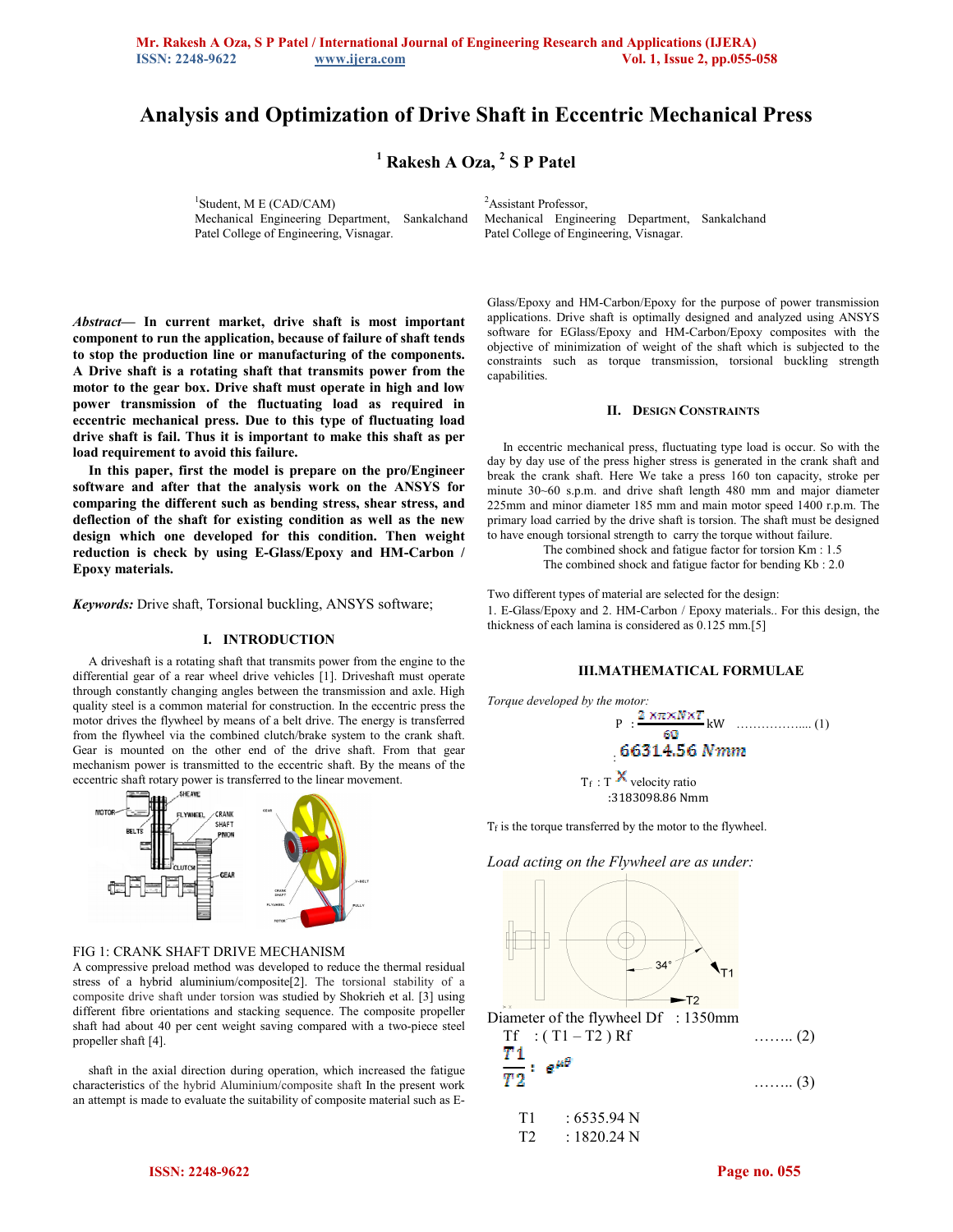# **Mr. Rakesh A Oza, S P Patel / International Journal of Engineering Research and Applications (IJERA) ISSN: 2248-9622 WWW.ijera.com Vol. 1, Issue 2, pp.055-4 ISSN: 2248-9622 [www.ijera.com](http://www.ijera.com/) Vol. 1, Issue 2, pp.055-058**

*Load acting on the Gear are as under:* 

Diameter of the Gear Dg : 225mm Torque transferred by the gear:

$$
Tg = : F^{\mathbf{X}} Rg
$$

The free body of the drive shaft assembly is mentioned as under:<br> $\frac{28509.21}{17075.14}$ 







HORIZONTAL FORCE DIAGRAM

*Equivalent twisting moment Te* :

$$
T_{e} = \sqrt{(Km \times M)^{2} + (Kt \times T)^{2}}
$$
  
\n
$$
T_{e} = 34490189.86
$$
 Nmm

*Equivalent bending moment Me* :

$$
M_{\sigma} \frac{1}{2} [(Km \times M) + Te] \qquad \qquad \dots \dots (5)
$$
  

$$
M_{\sigma} \cdot 34324146 \text{Nmm}
$$

*Design with EN 8 Material:*

Hardness: 280 BHN Ultimate tensile stress

out : 3.41 
$$
\times
$$
 BHN [6]  
: 954.80 N $/mm^2$ 

Yield stress

$$
\boldsymbol{\sigma}_{\mathcal{Y}} = \max_{1.555 \text{ N}} m m^2 \text{ [7]}
$$

Endurance limit

$$
_{\pm0.80}\times\sigma_{\rm y} \over 444~{\rm N}/mm^2
$$

Design stress

$$
= 0.30 \times \sigma_y
$$

$$
166.50\,\mathrm{N}/\mathrm{Hz}
$$

Factor of safety

 $\sigma$ 

$$
\begin{array}{cc}\n\text{FOS} & \cdot \mathbf{u}_{\mathbf{g}} / \sigma \\
\vdots & \vdots\n\end{array}
$$

Diameter of the shaft is calculated on the base of basically two types which are as under :

1. According to the maximum shear stress theory

2. According to the principle stress theory

Maximum shear stress  
\n
$$
\tau_{max} : \frac{\sigma_y}{2 \times \text{POS}}
$$
\n
$$
: 92.5 \text{ N/mm}^2
$$
\n
$$
T_e : \frac{\pi}{16} \times d^3 \times \tau_{max}
$$
\n(6)  
\nd : 125 mm

*Diameter of the shaft based on the principle stress theory.*  Maximum stress

*Diameter of the shaft based on the maximum shear stress theory* 

$$
\sigma_{\text{max}} = \frac{\sigma_y}{\text{pos}}
$$
  
\n
$$
M_g = \frac{\pi}{32} \times d^3 \times \sigma_{\text{max}}
$$
  
\n
$$
M_g = \frac{\pi}{32} \times d^3 \times \sigma_{\text{max}}
$$
 ......(7)

By comparing the both results, according to the maximum shear stress theory is higher than the principle stress theory. So here the diameter of the shaft is 125.00mm.

# IV.ANSYS SOFTWARE RESULT DATA



FIG 2: MODEL OF DRIVE SHAFT ASSEMBLY







FIG 4: CONSTRAIN OF SHAFT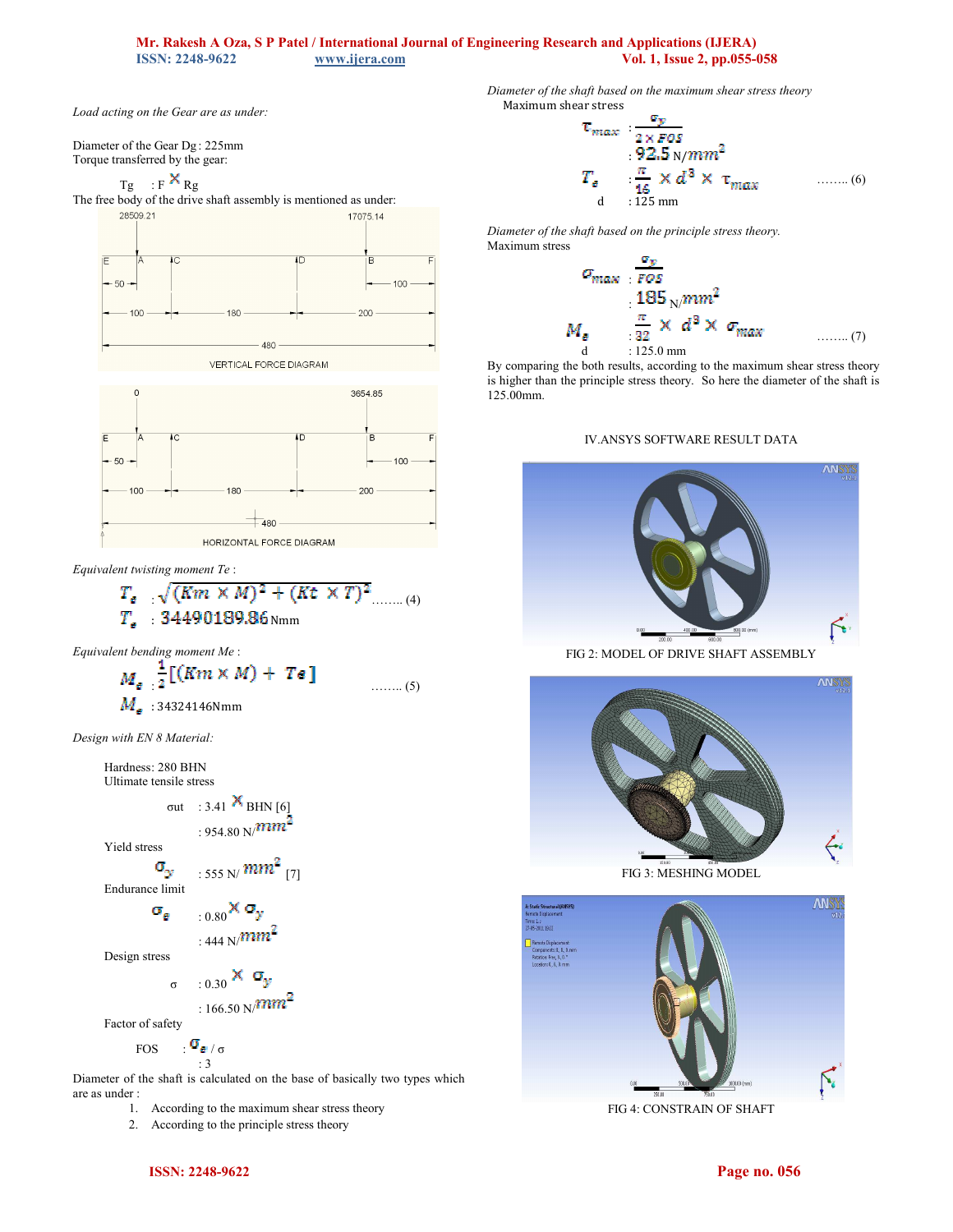

FIG 5: APPLY FORCE ON FLYWHEEL



FIG 6: APPLY FORCE ON GEAR



FIG 7: EQUIVALENT (VON-MISES) STRESS



FIG 8: MAXIMUM SHEAR STRESS

# **V.SHAFT DESIGN USING COMPOSITE MATERIAL**

#### *A. Design 1 (E-Glass / Epoxy Material)*

# Properties of the E-Glass/Epoxy Material[8]

- E11 : 50 GPa (Modulus of elasticity in xx direction)
- E22 : 12 GPa Modulus of elasticity in yy direction )
- E22 : 12 GPa (Modulus of elasticity in yy direction)
- G12 : 5.6 GPa ( Modulus of rigidity in xy direction ) v12 : 0.30 (Poisions ratio) σ1 : 800 MPa ( working stress in x direction ) σ2 : 40 MPa ( working stress in y direction )  $\tau$ 12 : 72 Mpa (working shear stress in xy direction)
- ρ : 2000 Kg/m3 ( density of the material )

Normal stress for this material :

$$
\sigma_{max}: \frac{\sigma_1+\sigma_2}{2}+\sqrt{(\frac{\sigma_1-\sigma_2}{2})^2-\tau^2}
$$

$$
v_{\text{max}} = 793.12 \text{ N/mm2}
$$

From the above calculation of the steel shaft the design stress for the tensile is twice the shear stress.

$$
\sigma : 2 \frac{\mathbf{X}_{\tau12}}{\sigma : 144 \text{ N/mm2}}
$$

Diameter of the shaft based on the maximum shear stress theory from eq. 6 d : 135 mm

Diameter of the shaft based on the principle stress theory from eq. 7 d : 135.00 mm

By comparing the both results, according to the maximum shear stress theory is higher than the principle stress theory. So here the diameter of the shaft is 135.00mm.

# *B. Design 2 (HM-Carbon / Epoxy Material)*

Properties of the HM-Carbon / Epoxy Material[8]

- E11 : 190 GPa (Modulus of elasticity in xx direction)
- E22 : 7.7 GPa (Modulus of elasticity in yy direction)
- G12 : 4.2 GPa (Modulus of rigidity in xy direction)
- v12 : 0.30 ( Poisions ratio )
- σ1 : 870 MPa ( working stress in x direction )
- σ2 : 54 MPa ( working stress in y direction )
- τ12 : 30 Mpa ( working shear stress in xy direction )
- ρ : 1600 Kg/m3 ( density of the material )

Normal stress for this material :

$$
\sigma_{\max} : \frac{\sigma_1 + \sigma_2}{2} + \sqrt{(\frac{\sigma_1 - \sigma_2}{2})^2 - \tau^2}
$$

 $\sigma_{max}$ : 871.10 N/mm2

From the above calculation of the steel shaft the design stress for the tensile is twice the shear stress.

$$
\begin{array}{c}\n\sigma : 2 \stackrel{\times}{\sim} \tau 12 \\
\sigma : 60 \text{ N/mm2}\n\end{array}
$$

- Diameter of the shaft based on the maximum shear stress theory from eq. 6 d : 180.00 mm
- Diameter of the shaft based on the principle stress theory from eq. 7 d : 180.00 mm